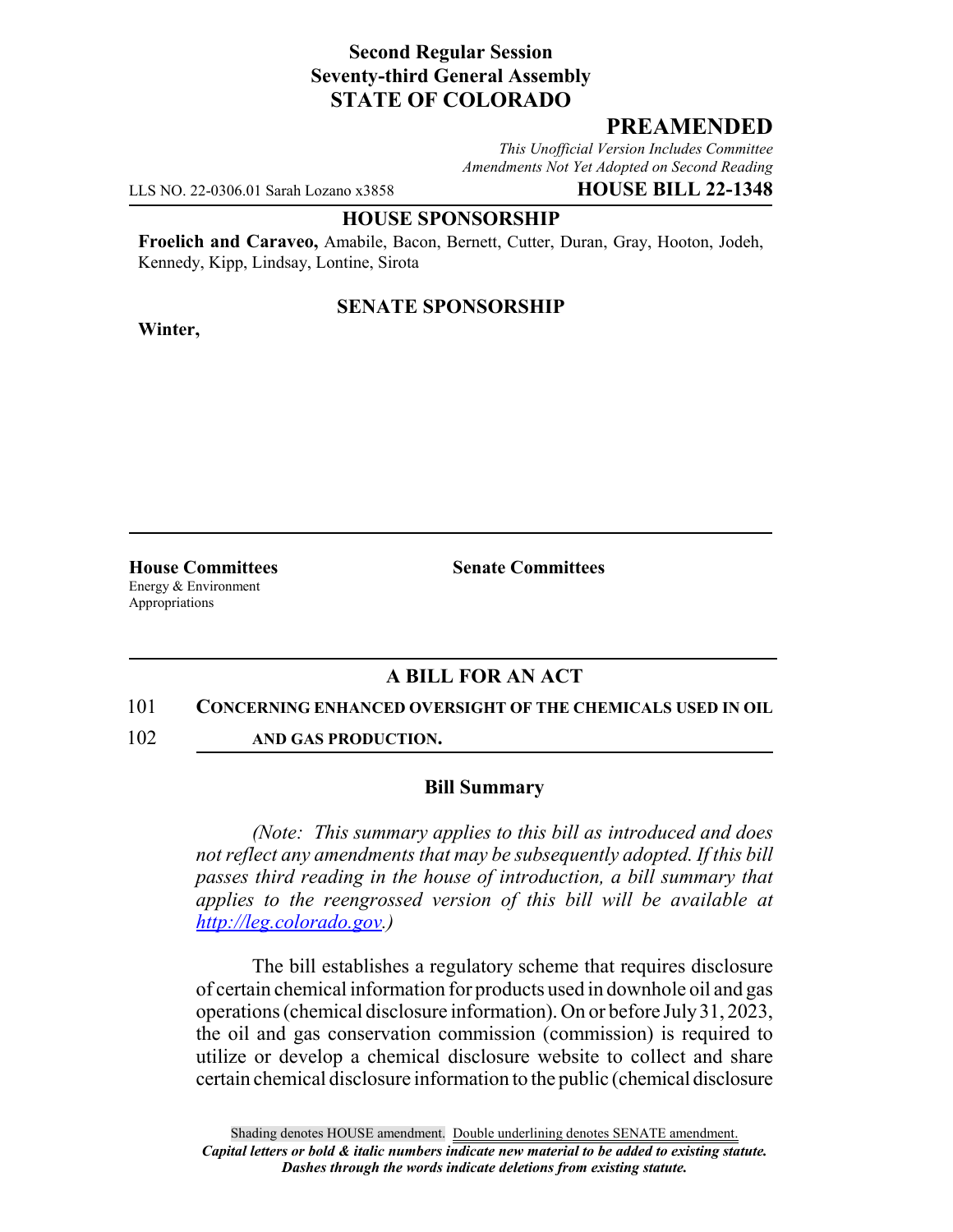website).

On and after July 31, 2023, a manufacturer that sells or distributes a chemical product for use in underground oil and gas operations (downhole operations) in the state must disclose to the commission:

- The trade name of the chemical product;
- ! A list of the names of each chemical used in the chemical product;
- The estimated amount of each chemical used in the chemical product; and
- ! A description of the intended purpose of the chemical used in the chemical product.

The manufacturer must also provide the commission with a declaration that the chemical product contains no intentionally added perfluoroalkyl or polyfluoroalkyl chemicals.

For manufacturers that were already selling or distributing a chemical product for use in downhole operations in the state before July 31, 2023, the disclosure and declaration must be made at least 30 days before July 31, 2023. For manufacturers that begin to sell or distribute a chemical product for use in downhole operations in the state on or after July 31, 2023, the disclosure and declaration must be made at least 30 days before the manufacturer begins selling or distributing the chemical product.

On and after July 31, 2023, an operator of downhole operations using a chemical product must disclose to the commission:

- The date of commencement of downhole operations;
- The county of the well site where downhole operations are being conducted;
- The numerical identifier assigned by the American Petroleum Institute to the well where downhole operations are being conducted; and
- The trade names and quantities of any chemical products the operator plans to use in downhole operations.

The operator must also provide the commission with a declaration that the chemical product contains no intentionally added perfluoroalkyl or polyfluoroalkyl chemicals.

For downhole operations that commenced before July 31, 2023, and that will be ongoing on July 31, 2023, the disclosure and declaration must be made at least 75 days before July 31, 2023. For downhole operations that commence on or after July 31, 2023, the disclosure and declaration must be made at least 75 days before commencement of downhole operations.

The commission will use the chemical disclosure information to create a chemical disclosure list for each well site, which will include:

An alphabetical list of names of chemicals that will be used in downhole operations at the well site; and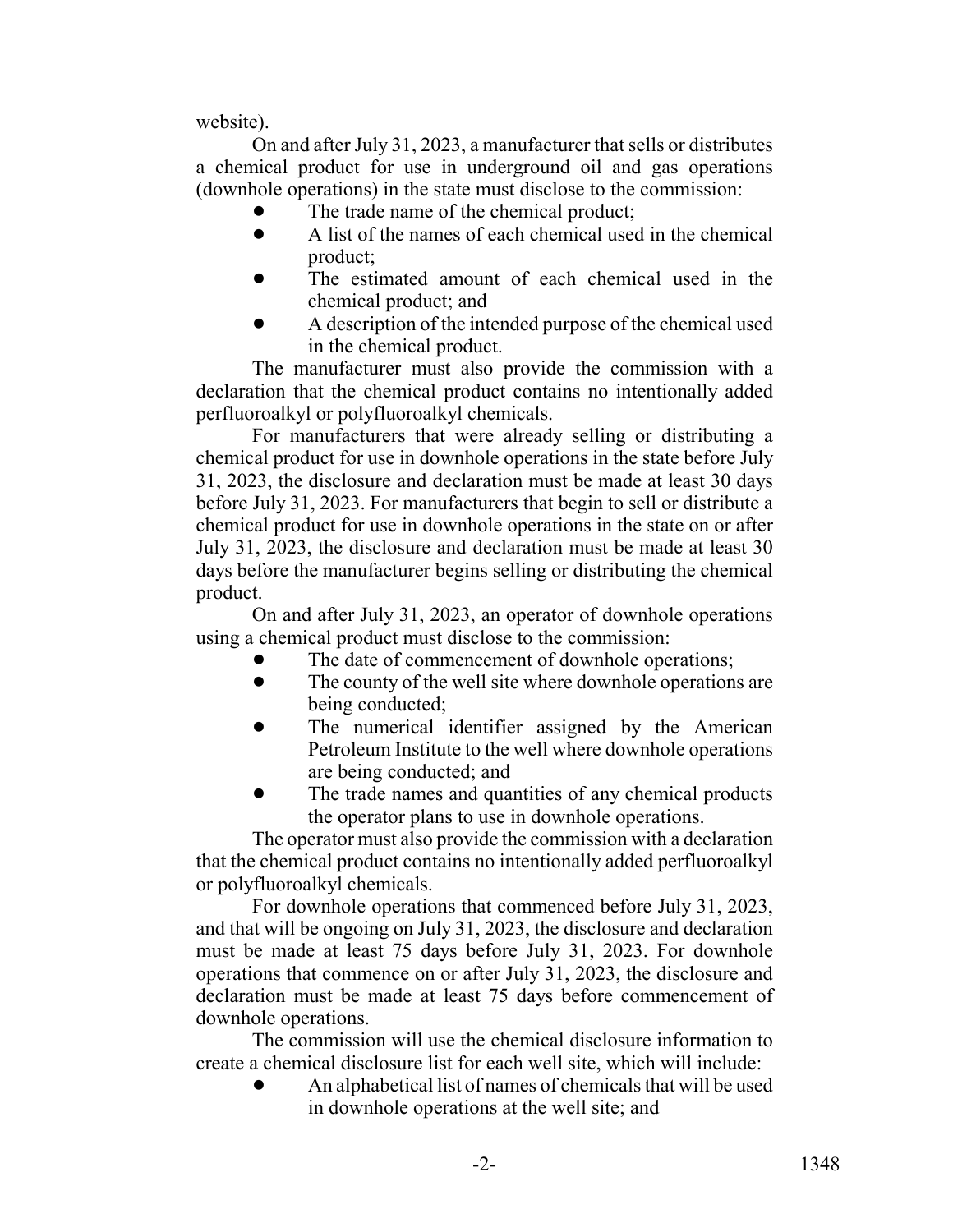The total estimated amount of each chemical that will be used at the well site.

The commission will post each chemical disclosure list on the chemical disclosure website. The commission shall provide the chemical disclosure list to the applicable operator within 7 days after the operator's disclosures.

Prior to the commencement of downhole operations, the operator is required to disclose the chemical disclosure list to communities near where downhole operations will be conducted, local public water administrators, and, if there is a high-priority habitat near where downhole operations are being conducted, the division of parks and wildlife. For downhole operations that commenced before July 31, 2023, and that will be ongoing on July 31, 2023, the disclosure of the chemical disclosure list by the operator to these entities must be made at least 60 days before July 31, 2023. For downhole operations that commence on or after July 31, 2023, the disclosure of the chemical disclosure list by the operator to these entities must be made at least 60 days before commencement of downhole operations.

If a manufacturer believes that any information that will be included on a chemical disclosure list is a trade secret, the manufacturer must file a trade secret claim with the commission. If the commission determines that the information covered by the trade secret claim constitutes a trade secret, the commission shall not include the information in any applicable chemical disclosure list.

On or before July 31, 2023, the commission must promulgate rules that set standards for the disclosure of the chemical disclosure information to:

- An officer or employee of the United States, the state, or a local government in connection with the officer's or employee's official duties;
- ! Contractors of the United States, the state, or a local government if the commission determines that the disclosure is necessary for performance of a contract or the protection of public health and safety;
- A health-care professional in connection with an emergency or with diagnosing or treating a patient; and
- In order to protect public safety, a person who is employed in public health or a scientist or researcher employed by an institution of higher education.

No later than February 1, 2025, and no later than February 1 each year thereafter, the commission shall submit and present an annual report to the general assembly based on the chemical disclosure information.

<sup>1</sup> *Be it enacted by the General Assembly of the State of Colorado:*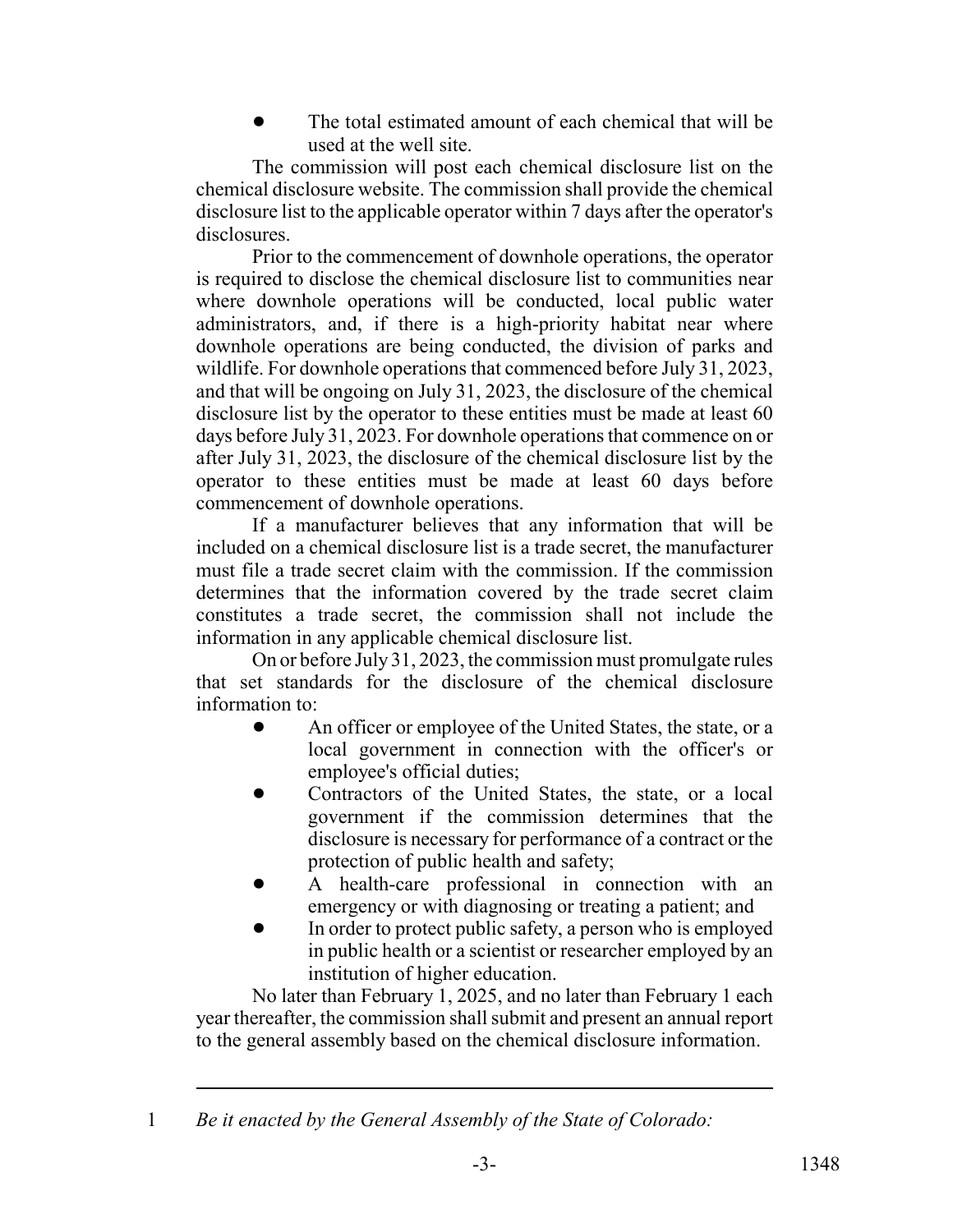- **SECTION 1. Legislative declaration.** (1) The general assembly hereby finds and declares that:
- (a) There are tens of thousands of active oil and gas wells in Colorado;
- (b) Many different types of products that contain chemical additives are used by operators during the drilling and stimulation of these wells to break up the subsurface and extract oil and gas from the ground;
- (c) While water and sand can make up the vast majority of these products, the amount of chemical additives injected into a well can add up to tens of thousands of gallons because of the amount of these products that are used during the course of an oil and gas operation;
- (d) When these chemical additives are injected into a well, there is a high risk of contamination to nearby groundwater or surface water; and
- (e) Some chemicals used in chemical products, such as perfluoroalkyl and polyfluoroalkyl chemicals and biocides, have high aquatic toxicity and can be incredibly harmful to human health and the environment.
- 

(2) The general assembly further finds and declares that:

- (a) Even though exposure to these chemical additives poses a danger to public health and the environment, scientists, state and local regulators, and the public lack full access to information about the chemical additives used in oil and gas production in the state;
- (b) While Colorado requires the reporting of certain chemical information for products that are used in hydraulic fracturing (fracking) operations for input into a third-party database, there are broad exemptions allowed for chemical information that is deemed proprietary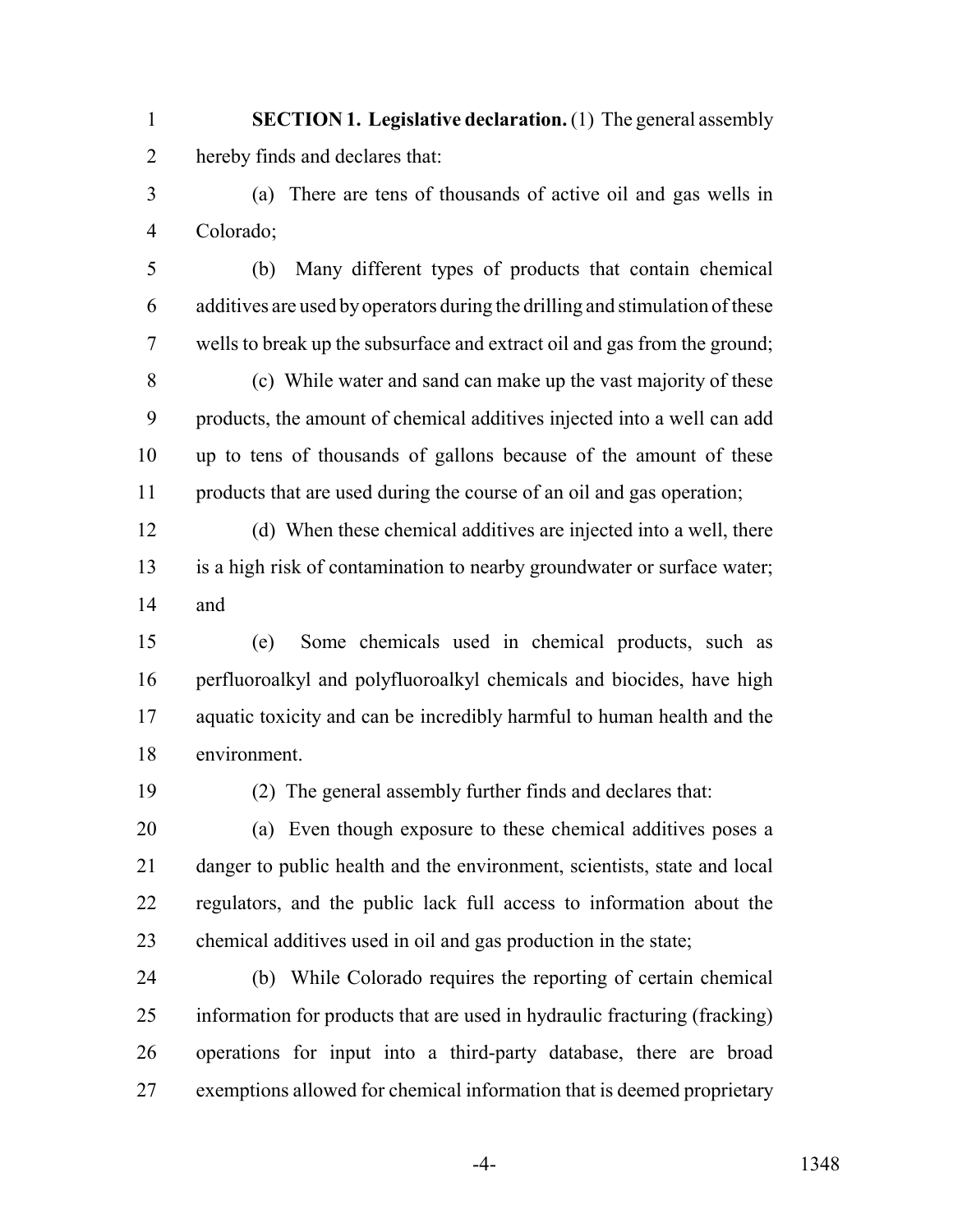or confidential by the operator or supplier of a product;

 (c) In recent years, thousands of operators who conduct fracking operations have used trade secrecy claims to avoid disclosing information about the chemicals that they use in their operations;

 (d) Operators and suppliers of the products often do not have knowledge of the chemical information that they are required to report to the state;

 (e) As a result of the amount of trade secrecy claims and the operators' and suppliers' lack of knowledge of specific chemical information, information about the chemical additives that are used in fracking operations in the state is vastly underreported;

- (f) Greater transparency regarding chemical use in oil and gas production is urgently needed and can be achieved by:
- (I) Requiring manufacturers, rather than operators and suppliers, to disclose information about chemicals that are used in oil and gas production in the state;
- (II) Requiring the Colorado oil and gas conservation commission to gather the chemical information so that the disclosure of specific chemical information can be separated from the trade name of a product, which will thereby protect any proprietary information; and
- (III) Ensuring that disclosure of the chemical information to the state, to local governments, and to schools and communities in close proximity to oil and gas operations occurs before the use of the products in oil and gas operations; and
- (g) A full inventory of the chemicals used in oil and gas production will:
- 

(I) Assist state agencies, local governments, health-care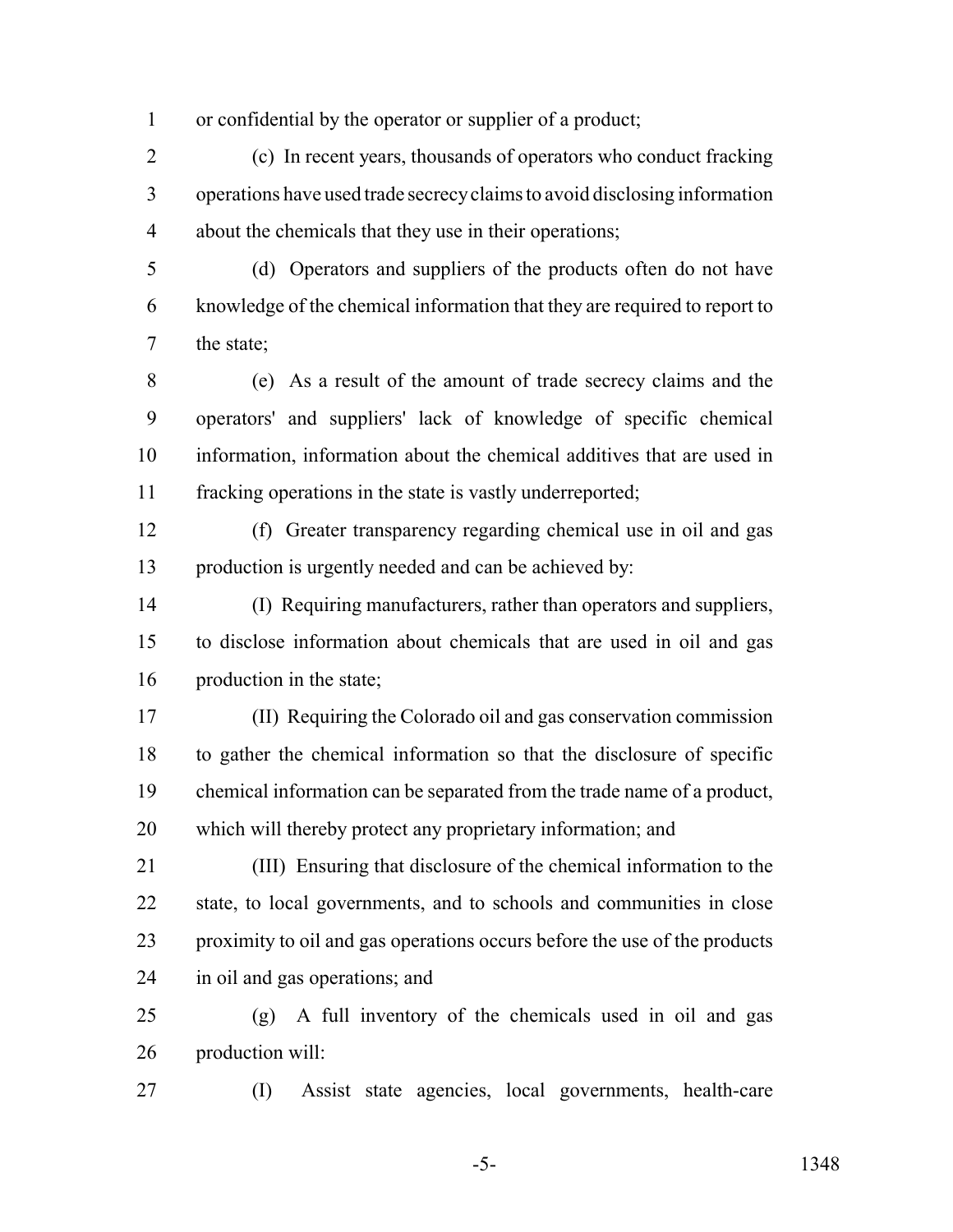professionals, public health officials, and scientists in determining if highly hazardous chemicals are being used in oil and gas production;

 (II) Alert Coloradans to potential exposures to highly hazardous chemicals prior to their use; and

 (III) Encourage the manufacturers and users of products that contain highly hazardous chemicals to use less toxic alternatives in future products and oil and gas operations.

 (3) Therefore the general assembly determines and declares that the state should enact a regulatory scheme that provides full disclosure of the chemicals that are being deposited into the environment through oil and gas production because:

 (a) Coloradans have the right to know what chemicals are being deposited into the environment where they live, work, and recreate; and (b) State and local governments and regulators need this chemical information to adequately protect the people, water systems, wildlife, and environment of Colorado.

 **SECTION 2.** In Colorado Revised Statutes, **add** 34-60-132 as follows:

 **34-60-132. Disclosure of chemicals used in downhole oil and gas operations - chemical disclosure lists - community notification - trade secret information - disclosure of chemical information to governmental agencies, health-care professionals, and scientists - reports - definitions - rules - repeal.** (1) AS USED IN THIS SECTION, UNLESS THE CONTEXT OTHERWISE REQUIRES:

 (a) (I) "ADDITIVE" MEANS A CHEMICAL OR COMBINATION OF CHEMICALS ADDED TO A BASE FLUID FOR USE IN A HYDRAULIC FRACTURING TREATMENT.

-6- 1348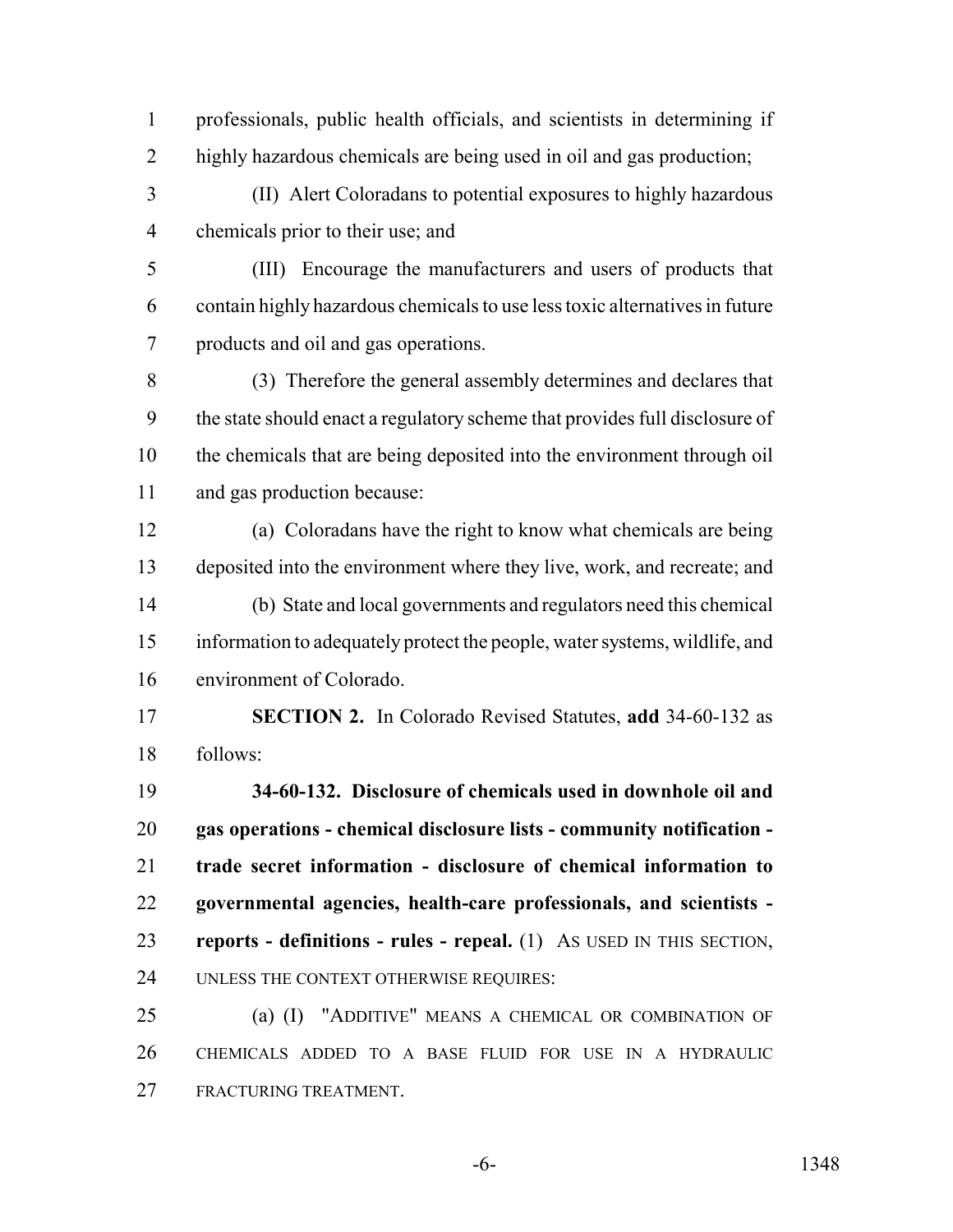(II) "ADDITIVE" INCLUDES PROPPANTS.

 (b) "BASE FLUID" MEANS THE CONTINUOUS PHASE FLUID TYPE, SUCH AS WATER, USED IN A HYDRAULIC FRACTURING TREATMENT.

 (c) "CHEMICAL" MEANS ANY ELEMENT, CHEMICAL COMPOUND, OR MIXTURE OF ELEMENTS OR CHEMICAL COMPOUNDS THAT HAS A SPECIFIC NAME OR IDENTITY, INCLUDING A CHEMICAL ABSTRACTS SERVICE NUMBER.

8 (d) "CHEMICAL ABSTRACTS SERVICE NUMBER" MEANS THE UNIQUE NUMERICAL IDENTIFIER ASSIGNED BY THE CHEMICAL ABSTRACTS SERVICE TO A CHEMICAL.

 (e) "CHEMICAL DISCLOSURE INFORMATION" MEANS THE INFORMATION DISCLOSED TO THE COMMISSION UNDER SUBSECTIONS 13 (2)(a)(I) AND (3)(a)(I) OF THIS SECTION.

 (f) "CHEMICAL DISCLOSURE LIST" MEANS A LIST OF CHEMICALS THAT AN OPERATOR INDICATES THAT THE OPERATOR PLANS TO USE IN DOWNHOLE OPERATIONS AT A WELL SITE.

 (g) "CHEMICAL DISCLOSURE WEBSITE" MEANS A WEBSITE THAT IS CAPABLE OF DISPLAYING CHEMICAL DISCLOSURE LISTS AND CAN BE ACCESSED BY THE PUBLIC.

 (h) (I) "CHEMICAL PRODUCT" MEANS ANY PRODUCT THAT 21 CONSISTS OF ONE OR MORE CHEMICALS AND IS SOLD OR DISTRIBUTED FOR 22 USE IN DOWNHOLE OPERATIONS IN THE STATE.

 (II) "CHEMICAL PRODUCT" INCLUDES ADDITIVES, BASE FLUIDS, 24 AND HYDRAULIC FRACTURING FLUIDS.

 (III) "CHEMICAL PRODUCT" DOES NOT INCLUDE THE STRUCTURAL AND MECHANICAL COMPONENTS OF A WELL SITE WHERE DOWNHOLE OPERATIONS ARE BEING CONDUCTED.

-7- 1348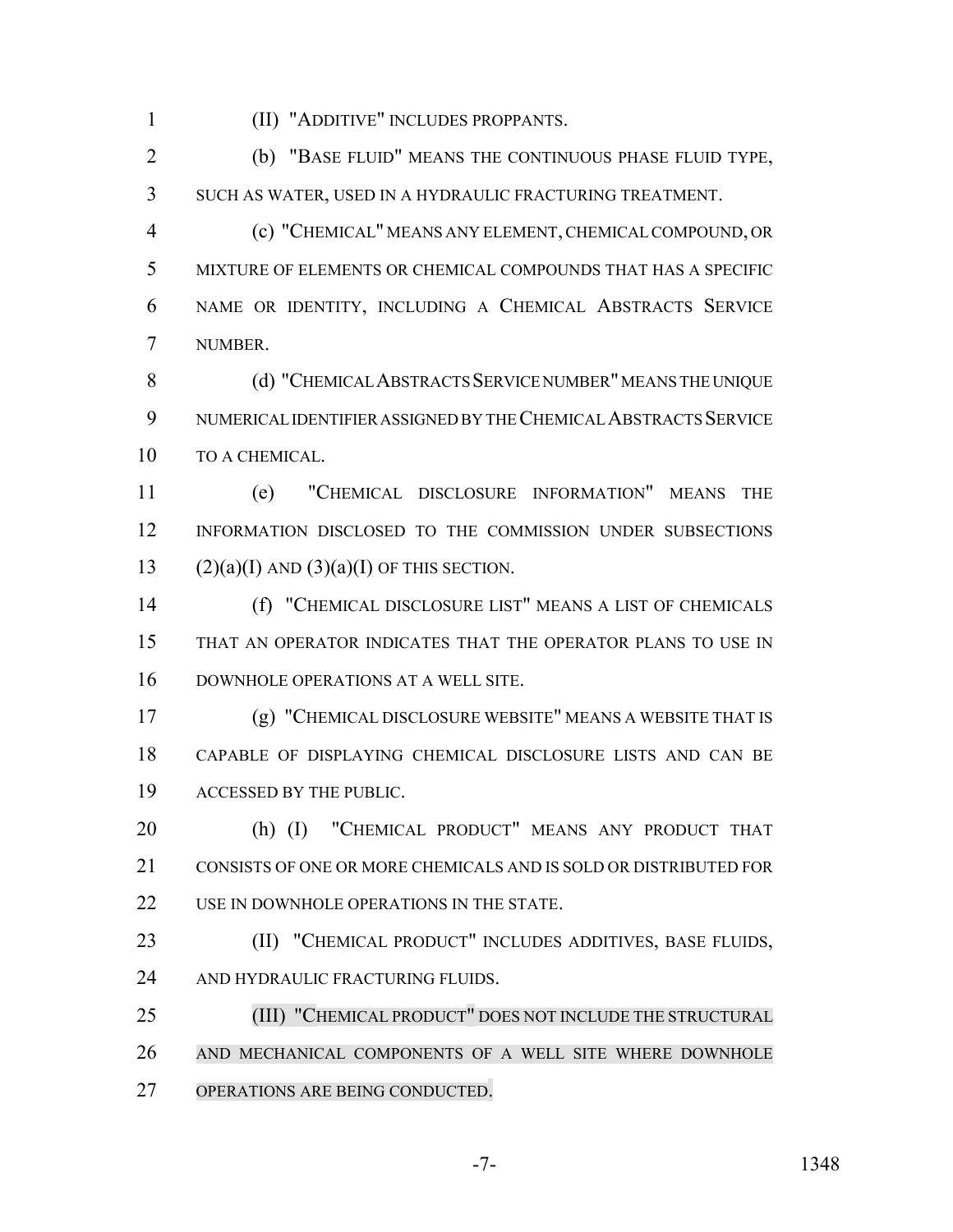(i) "DIVISION" MEANS THE DIVISION OF PARKS AND WILDLIFE IN 2 THE DEPARTMENT OF NATURAL RESOURCES.

 (j) "DOWNHOLE OPERATIONS" MEANS OIL AND GAS OPERATIONS THAT ARE CONDUCTED UNDERGROUND.

 (k) "HEALTH-CARE PROFESSIONAL" MEANS A PHYSICIAN, PHYSICIAN ASSISTANT, NURSE PRACTITIONER, REGISTERED NURSE, OR EMERGENCY MEDICAL SERVICE PROVIDER LICENSED OR CERTIFIED BY THE STATE.

 (l) "HIGH-PRIORITY HABITAT" MEANS HABITAT AREAS IDENTIFIED BY THE DIVISION WHERE MEASURES TO AVOID, MINIMIZE, AND MITIGATE ADVERSE IMPACTS TO WILDLIFE HAVE BEEN IDENTIFIED TO PROTECT BREEDING, NESTING, FORAGING, MIGRATING, OR OTHER USES BY WILDLIFE. (m) "HYDRAULIC FRACTURING FLUID" MEANS THE FLUID,

 INCLUDING ANY BASE FLUID AND ADDITIVES, USED TO PERFORM A HYDRAULIC FRACTURING TREATMENT.

 (n) "HYDRAULIC FRACTURING TREATMENT" MEANS ALL STAGES OF THE TREATMENT OF A WELL BY THE APPLICATION OF HYDRAULIC FRACTURING FLUID UNDER PRESSURE, WHICH TREATMENT IS EXPRESSLY DESIGNED TO INITIATE OR PROPAGATE FRACTURES IN AN UNDERGROUND GEOLOGIC FORMATION TO ENHANCE THE PRODUCTION OF OIL AND GAS.

 (o) "MANUFACTURER" MEANS THE PERSON OR ENTITY THAT MAKES, ASSEMBLES, OR OTHERWISE GENERATES A CHEMICAL PRODUCT OR WHOSE TRADE NAME IS AFFIXED TO A CHEMICAL PRODUCT.

 (p) "PERFLUOROALKYL AND POLYFLUOROALKYL SUBSTANCES" OR "PFAS CHEMICALS" HAS THE MEANING SET FORTH IN SECTION 25-5-1302 (7).

(q) "PROPPANTS" MEANS MATERIALS INSERTED OR INJECTED INTO

-8- 1348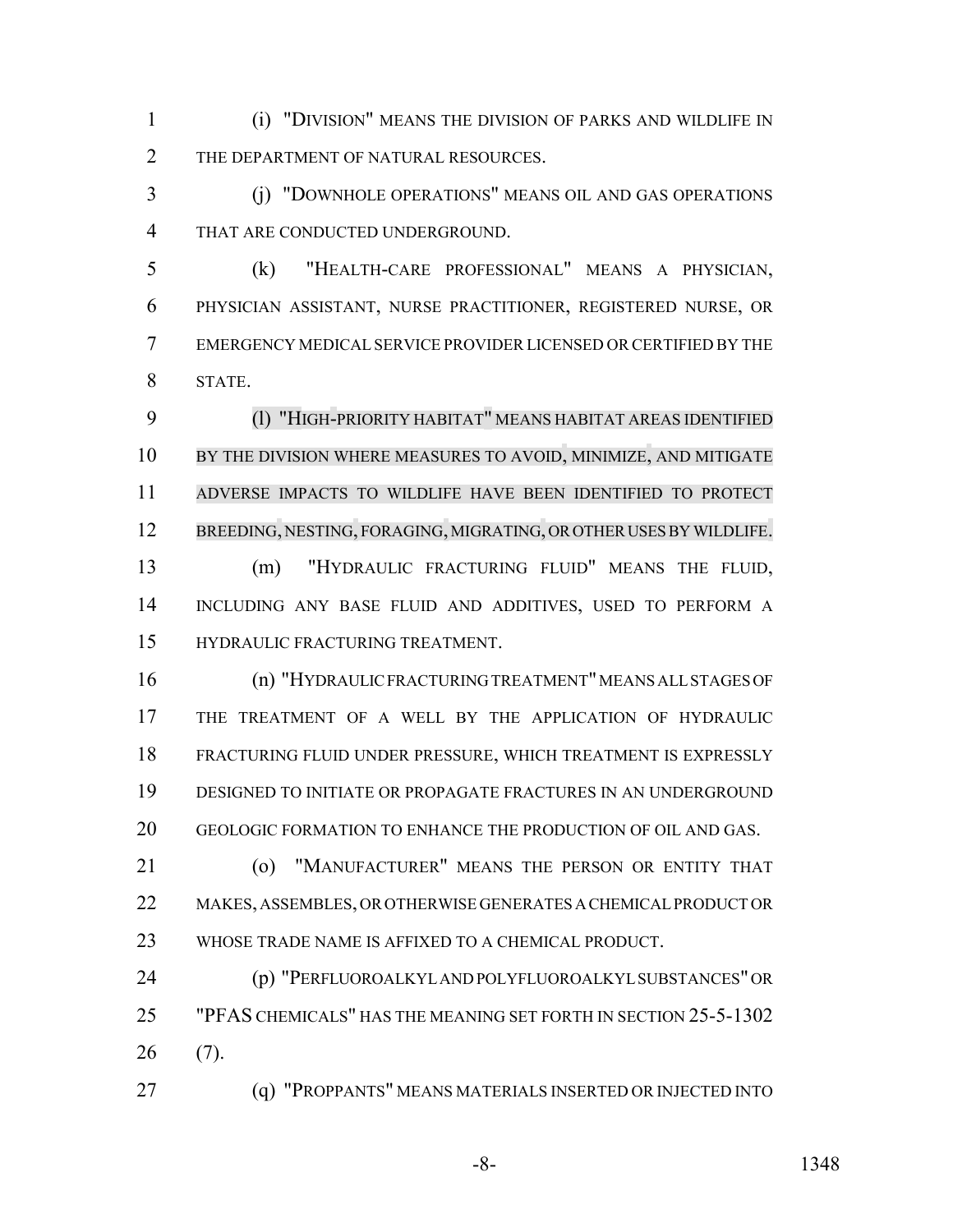AN UNDERGROUND GEOLOGIC FORMATION DURING A HYDRAULIC FRACTURING TREATMENT THAT ARE INTENDED TO PREVENT FRACTURES FROM CLOSING.

 (r) "PUBLIC WATER SYSTEMS" HAS THE MEANING SET FORTH IN SECTION 25-1.5-201 (1).

 (s) "TRADE SECRET" MEANS THE WHOLE OR ANY PORTION OR PHASE OF ANY SCIENTIFIC OR TECHNICAL INFORMATION; DESIGN; PROCESS; PROCEDURE; FORMULA; IMPROVEMENT; CONFIDENTIAL BUSINESS OR FINANCIAL INFORMATION; LISTING OF NAMES, ADDRESSES, OR TELEPHONE NUMBERS; OR OTHER INFORMATION RELATING TO ANY BUSINESS OR PROFESSION THAT:

(I) IS SECRET AND OF VALUE; AND

 (II) FOR WHICH THE OWNER OF THE SECRET HAS TAKEN MEASURES TO PREVENT THE SECRET FROM BECOMING AVAILABLE TO PERSONS OTHER THAN THOSE SELECTED BY THE OWNER TO HAVE ACCESS FOR LIMITED PURPOSES.

 (t) "TYPE III AQUIFER" MEANS AN AQUIFER THAT CONSISTS OF UNCONSOLIDATED GEOLOGIC MATERIAL, INCLUDING ALLUVIAL, COLLUVIAL, OR OTHER CONSOLIDATED MATERIALS.

**(u) "WELL SITE" MEANS THE AREA THAT IS DIRECTLY DISTURBED** 21 DURING OIL AND GAS OPERATIONS.

 (2) **Manufacturer chemical disclosure information and declaration.** (a) ON AND AFTER JULY 31, 2023, AND SUBJECT TO 24 SUBSECTION (2)(b) OF THIS SECTION, A MANUFACTURER THAT SELLS OR DISTRIBUTES A CHEMICAL PRODUCT FOR USE IN DOWNHOLE OPERATIONS 26 IN THE STATE MUST:

27 (I) DISCLOSE TO THE COMMISSION: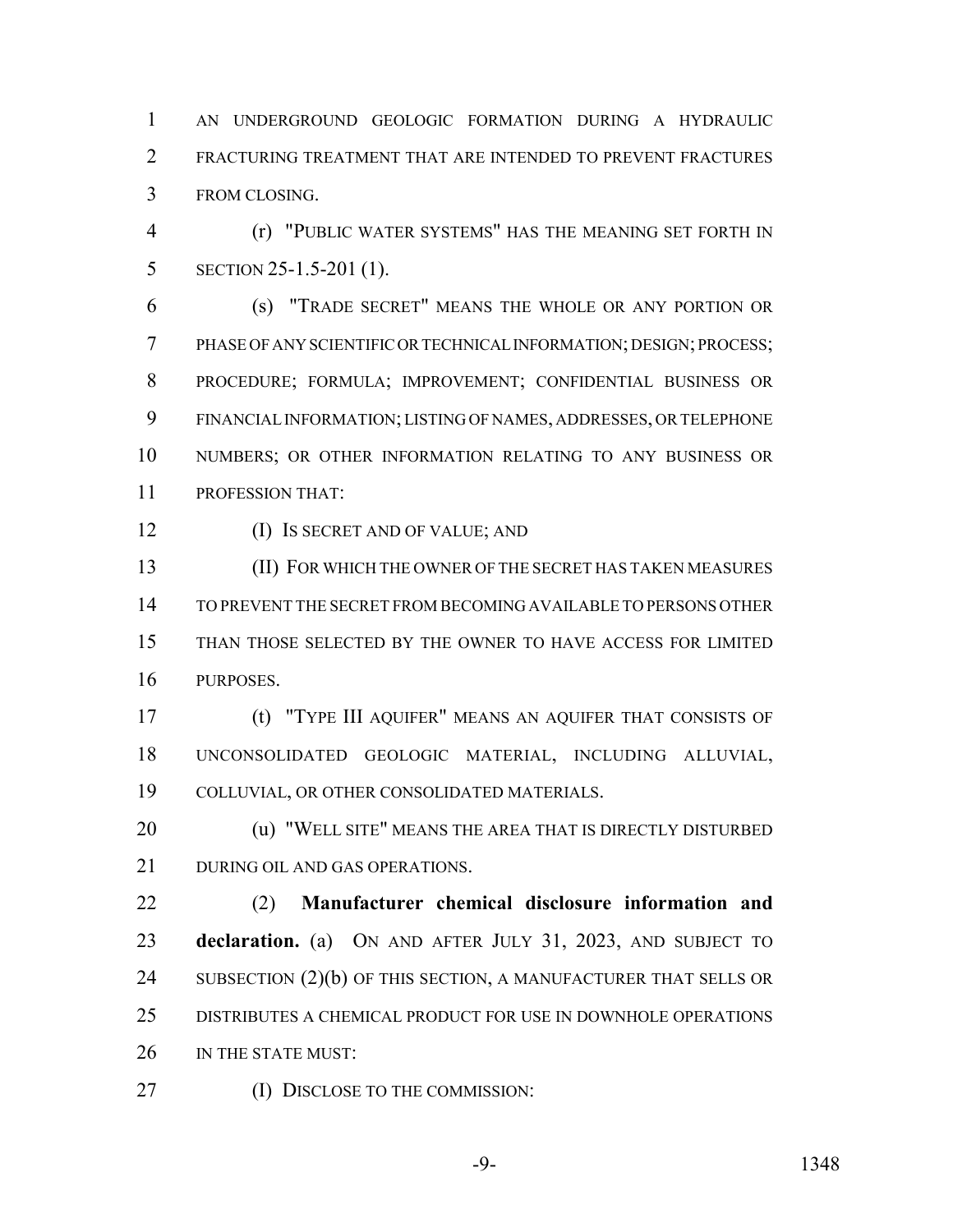(A) THE TRADE NAME OF THE CHEMICAL PRODUCT; (B) A LIST OF THE NAMES AND CHEMICAL ABSTRACTS SERVICE NUMBERS OF EACH CHEMICAL USED IN THE CHEMICAL PRODUCT; (C) THE ESTIMATED AMOUNT OF EACH CHEMICAL USED IN THE CHEMICAL PRODUCT; AND (D) A DESCRIPTION OF THE INTENDED PURPOSE OF EACH CHEMICAL USED IN THE CHEMICAL PRODUCT; AND (II) PROVIDE A WRITTEN DECLARATION TO THE COMMISSION THAT THE CHEMICAL PRODUCT CONTAINS NO INTENTIONALLY ADDED PFAS CHEMICALS. (b) (I) (A) FOR MANUFACTURERS THAT WERE ALREADY SELLING OR DISTRIBUTING A CHEMICAL PRODUCT FOR USE IN DOWNHOLE OPERATIONS IN THE STATE BEFORE JULY 31, 2023, THE INFORMATION AND 14 DECLARATION REQUIRED TO BE PROVIDED PURSUANT TO SUBSECTION (2)(a) OF THIS SECTION MUST BE PROVIDED TO THE COMMISSION AT LEAST 16 THIRTY DAYS BEFORE JULY 31, 2023. (B) THIS SUBSECTION (2)(b)(I) IS REPEALED, EFFECTIVE JULY 1, 2024. (II) FOR MANUFACTURERS THAT BEGIN TO SELL OR DISTRIBUTE A CHEMICAL PRODUCT FOR USE IN DOWNHOLE OPERATIONS IN THE STATE ON OR AFTER JULY 31,2023, THE INFORMATION AND DECLARATION REQUIRED 22 TO BE PROVIDED PURSUANT TO SUBSECTION (2)(a) OF THIS SECTION MUST BE PROVIDED TO THE COMMISSION AT LEAST THIRTY DAYS BEFORE THE MANUFACTURER BEGINS SELLING OR DISTRIBUTING THE CHEMICAL PRODUCT. **(c)** THE COMMISSION SHALL MAKE REASONABLE EFFORTS TO ENSURE THAT THE INFORMATION AND DECLARATION REQUIRED TO BE

-10- 1348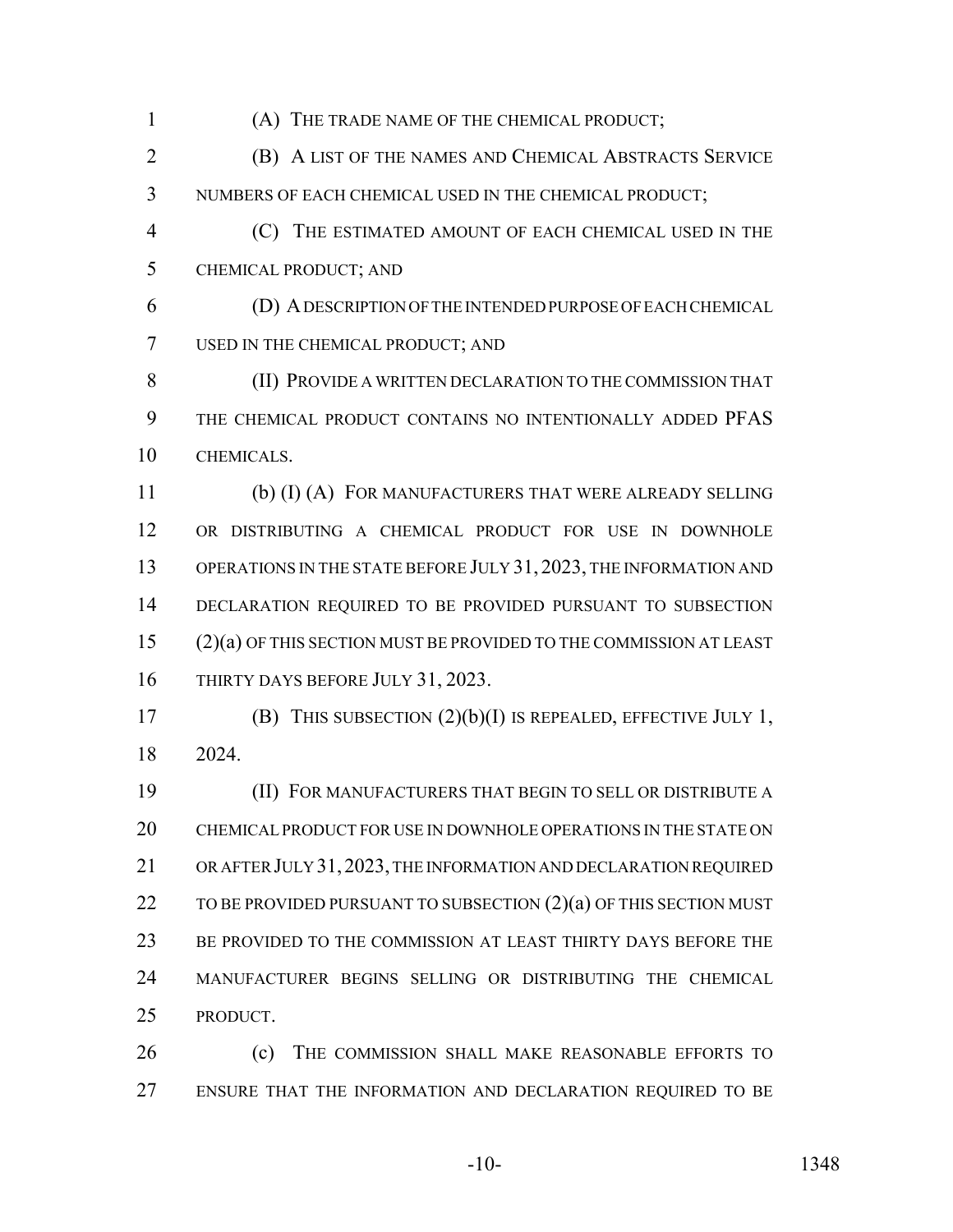PROVIDED UNDER SUBSECTION (2)(a) OF THIS SECTION IS PROVIDED TO THE COMMISSION.

 (3) **Operator chemical disclosure information - declaration.** (a) ON AND AFTER JULY 31, 2023, AND SUBJECT TO SUBSECTION (3)(b) OF THIS SECTION, AN OPERATOR OF DOWNHOLE OPERATIONS USING A CHEMICAL PRODUCT MUST:

(I) DISCLOSE TO THE COMMISSION:

8 (A) THE DATE OF COMMENCEMENT OF DOWNHOLE OPERATIONS; (B) THE COUNTY OF THE WELL SITE WHERE DOWNHOLE 10 OPERATIONS ARE BEING OR WILL BE CONDUCTED;

 (C) THE US WELL NUMBER ASSIGNED TO THE WELL WHERE 12 DOWNHOLE OPERATIONS ARE BEING OR WILL BE CONDUCTED; AND

 (D) THE TRADE NAMES AND QUANTITIES OF ANY CHEMICAL PRODUCTS THE OPERATOR PLANS TO USE IN DOWNHOLE OPERATIONS; AND (II) PROVIDE A WRITTEN DECLARATION TO THE COMMISSION THAT THE CHEMICAL PRODUCT CONTAINS NO INTENTIONALLY ADDED PFAS CHEMICALS.

 (b) (I) (A) FOR A DOWNHOLE OPERATION THAT COMMENCED 19 BEFORE JULY 31, 2023, AND THAT WILL BE ONGOING ON JULY 31, 2023, THE INFORMATION AND DECLARATION REQUIRED TO BE PROVIDED 21 PURSUANT TO SUBSECTION (3)(a) OF THIS SECTION MUST BE PROVIDED TO 22 THE COMMISSION WITHIN ONE HUNDRED TWENTY DAYS AFTER JULY 31, 2023.

**(B)** THIS SUBSECTION (3)(b)(I) IS REPEALED, EFFECTIVE JULY 1, 2024.

26 (II) FOR A DOWNHOLE OPERATION THAT COMMENCES ON OR AFTER 27 JULY 31, 2023, THE INFORMATION AND DECLARATION REQUIRED TO BE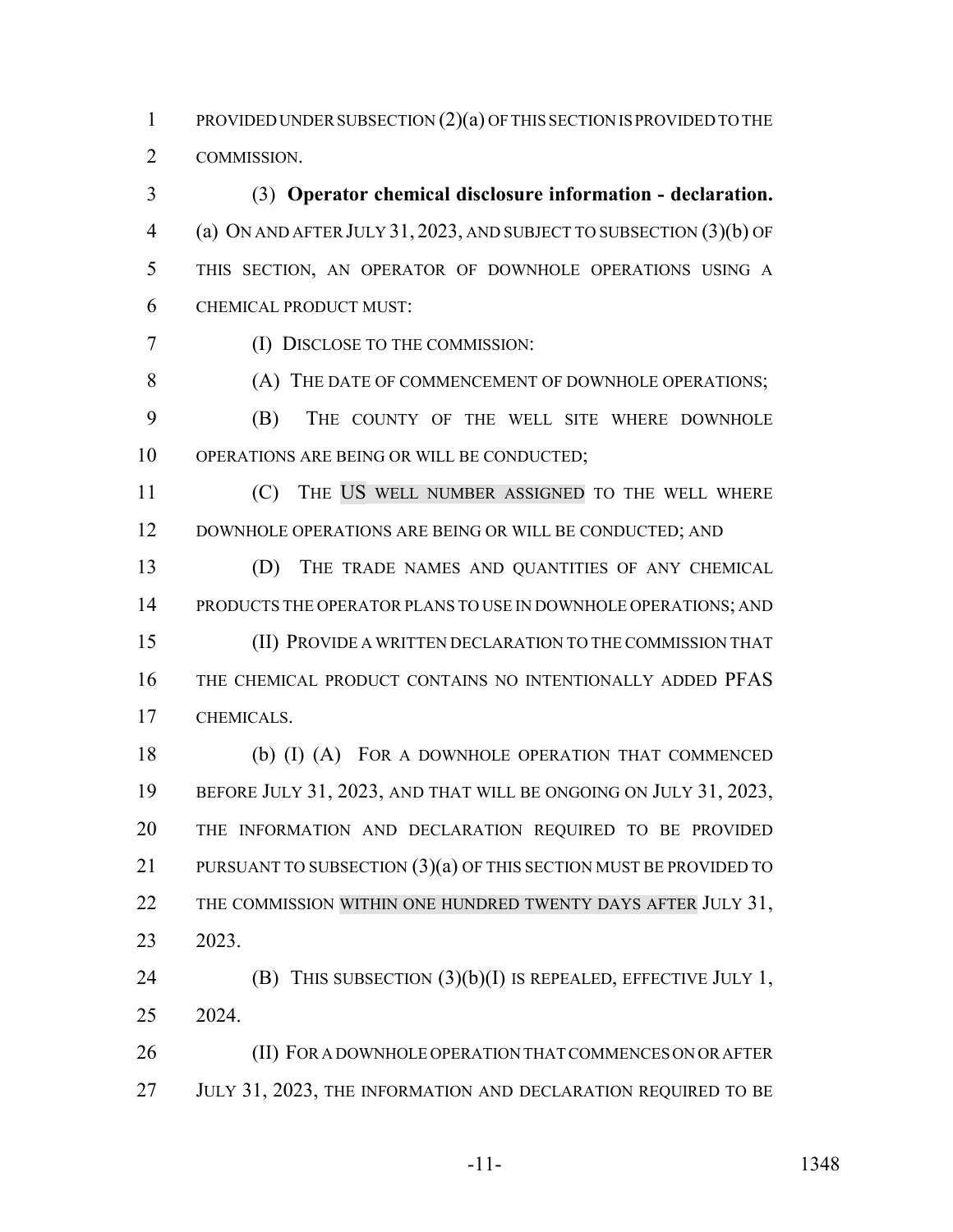PROVIDED PURSUANT TO SUBSECTION (3)(a) OF THIS SECTION MUST BE PROVIDED TO THE COMMISSION WITHIN ONE HUNDRED TWENTY DAYS AFTER THE COMMENCEMENT OF THE DOWNHOLE OPERATION.

 (c) THE COMMISSION SHALL MAKE REASONABLE EFFORTS TO ENSURE THAT THE INFORMATION AND DECLARATION REQUIRED TO BE 6 PROVIDED UNDER SUBSECTION  $(3)(a)$  OF THIS SECTION IS PROVIDED TO THE COMMISSION.

 (4) **Change in chemical disclosure information.** IF THERE IS A CHANGE IN THE INFORMATION PROVIDED UNDER SUBSECTION (2)(a)(I) OR (3)(a)(I) OF THIS SECTION, THE MANUFACTURER OR OPERATOR MUST SUBMIT THE CHANGE TO THE COMMISSION WITHIN THIRTY DAYS AFTER THE DATE THE MANUFACTURER OR OPERATOR FIRST KNEW OF THE CHANGE.

 (5) **Chemical disclosure lists.** (a) THE COMMISSION SHALL USE THE CHEMICAL DISCLOSURE INFORMATION TO CREATE A CHEMICAL DISCLOSURE LIST FOR EACH APPLICABLE WELL SITE.

 (b) THE COMMISSION SHALL INCLUDE IN THE CHEMICAL DISCLOSURE LIST:

 (I) AN ALPHABETICAL LIST OF THE NAMES AND CHEMICAL ABSTRACTS SERVICE NUMBERS OF EACH CHEMICAL THAT WILL BE USED IN DOWNHOLE OPERATIONS AT THE WELL SITE; AND

**III) THE TOTAL ESTIMATED AMOUNT OF EACH CHEMICAL THAT AN** OPERATOR PLANS TO USE IN DOWNHOLE OPERATIONS AT THE WELL SITE.

 (c) THE COMMISSION SHALL NOT INCLUDE IN THE CHEMICAL 24 DISCLOSURE LIST:

 (I) THE TRADE NAME OF A CHEMICAL PRODUCT USED IN DOWNHOLE OPERATIONS AT THE WELL SITE; OR

**(II) THE TOTAL AMOUNT OF A CHEMICAL IN A CHEMICAL PRODUCT.**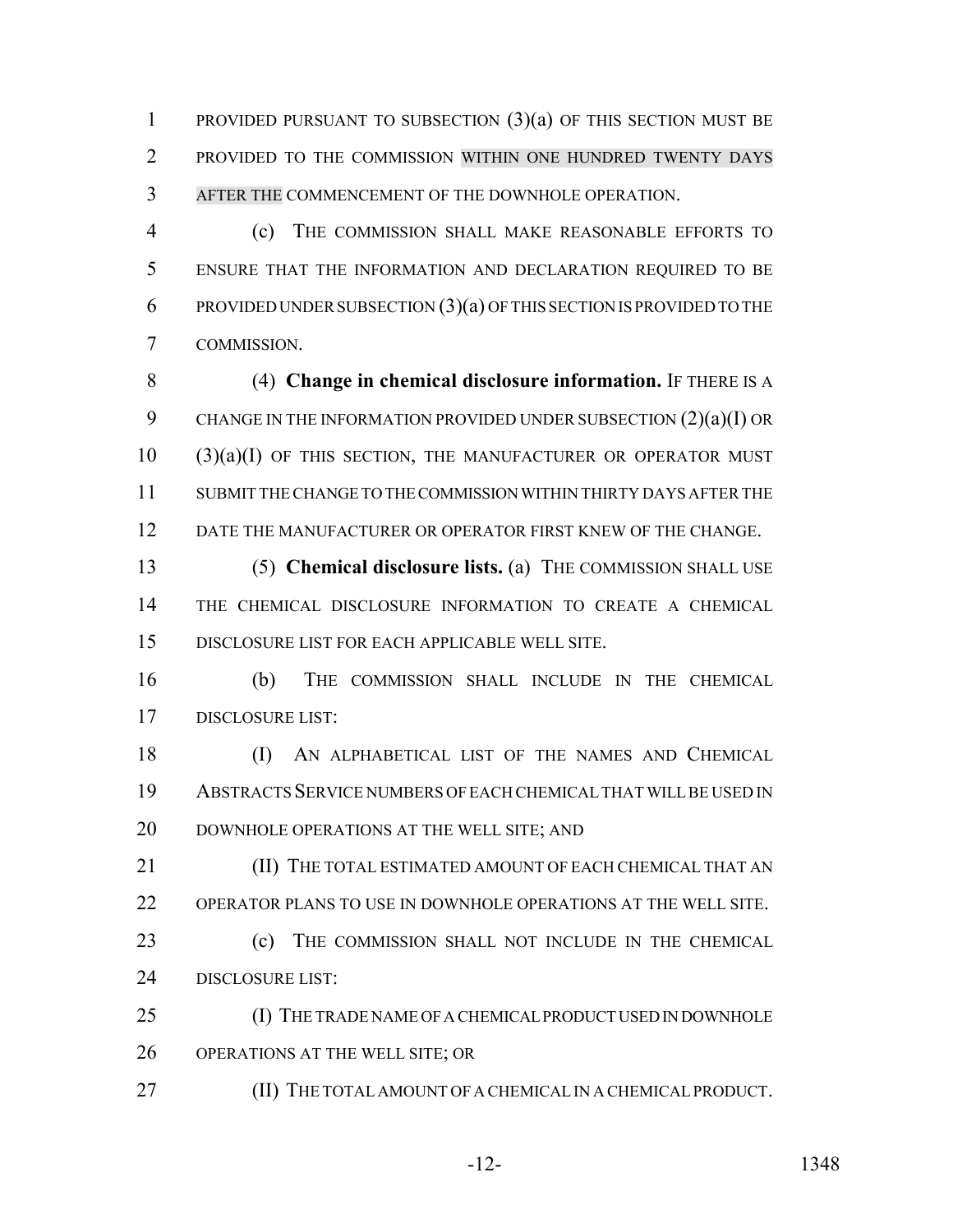(d) NO LATER THAN SEVEN DAYS AFTER AN OPERATOR MAKES THE 2 DISCLOSURES REQUIRED UNDER SUBSECTION (3) OF THIS SECTION, THE COMMISSION SHALL:

 (I) POST THE CHEMICAL DISCLOSURE LIST ON THE CHEMICAL DISCLOSURE WEBSITE AND INCLUDE THE DATE OF THE SUBMISSION OF THE CHEMICAL DISCLOSURE LIST TO THE COMMISSION IN THE POST; AND

 (II) PROVIDE THE CHEMICAL DISCLOSURE LIST TO THE OPERATOR OF THE APPLICABLE WELL.

(e) THE COMMISSION SHALL:

 (I) POST AN UPDATED CHEMICAL DISCLOSURE LIST IF THERE ARE ANY NOTIFICATIONS RECEIVED FROM A MANUFACTURER OR OPERATOR 12 UNDER SUBSECTION (4) OF THIS SECTION AND INCLUDE THE DATE OF THE 13 NOTIFICATION BY THE MANUFACTURER OR OPERATOR IN THE POST; AND (II) ENSURE THAT:

 (A) ALL CHEMICAL DISCLOSURE LISTS AND UPDATED CHEMICAL DISCLOSURE LISTS REMAIN VIEWABLE BY THE PUBLIC;

 (B) THE CHEMICAL DISCLOSURE WEBSITE IS SEARCHABLE BY CHEMICAL, DATE OF SUBMISSION OR UPDATE OF A CHEMICAL DISCLOSURE LIST, NAME AND ADDRESS OF THE OPERATOR, AND COUNTY OF THE WELL SITE; AND

**(C)** THE CHEMICAL DISCLOSURE WEBSITE ALLOWS MEMBERS OF THE PUBLIC TO DOWNLOAD CHEMICAL DISCLOSURE LISTS IN AN ELECTRONIC, DELIMITED FORMAT.

 (6) **Community notification.** (a) ON OR BEFORE JULY 31, 2023, 25 AND SUBJECT TO SUBSECTION  $(6)(b)$  OF THIS SECTION, AN OPERATOR SHALL PROVIDE THE CHEMICAL DISCLOSURE LIST TO:

(I) ALL PARTIES THAT: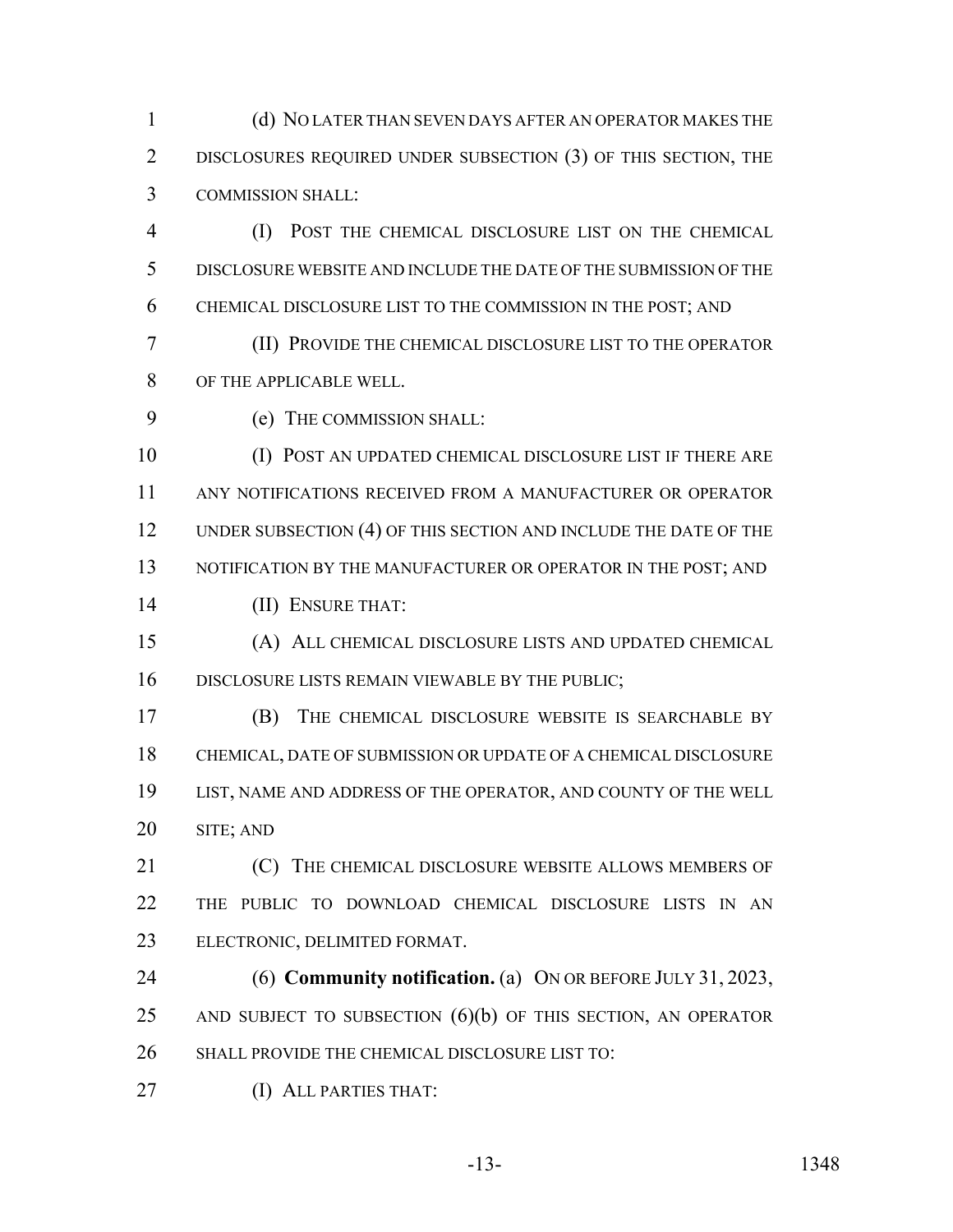(A) ARE LOCATED WITHIN TWO THOUSAND SIX HUNDRED FORTY FEET OF THE WELL SITE; AND

 (B) THE OPERATOR IS REQUIRED BY RULE TO NOTIFY OF THE DETERMINATION MADE BY THE DIRECTOR OF THE COMMISSION THAT AN OIL AND GAS DEVELOPMENT PLAN IS COMPLETE;

 (II) THE ADMINISTRATOR OF ANY PUBLIC WATER SYSTEM THAT OPERATES:

**(A) A SURFACE WATER PUBLIC WATER SYSTEM INTAKE THAT IS**  LOCATED FIFTEEN STREAM MILES OR LESS DOWNSTREAM FROM THE WELL SITE;

 (B) A GROUNDWATER UNDER THE DIRECT INFLUENCE OF A SURFACE WATER PUBLIC WATER SYSTEM SUPPLY WELL WITHIN TWO 13 THOUSAND SIX HUNDRED FORTY FEET OF THE WELL SITE; AND

 (C) A PUBLIC WATER SYSTEM SUPPLY WELL COMPLETED IN A TYPE III AQUIFER WITHIN TWO THOUSAND SIX HUNDRED FORTY FEET OF THE WELL SITE; AND

17 (III) THE DIVISION IF:

 (A) THERE IS A HIGH-PRIORITY HABITAT AREA WITHIN ONE MILE OF THE WELL SITE; OR

 (B) THERE IS A STATE WILDLIFE AREA, AS DEFINED IN SECTION 33-1-102 (42), OR A STATE PARK OR RECREATION AREA WITHIN TWO 22 THOUSAND SIX HUNDRED FORTY FEET OF THE WELL SITE.

 (b) THE CHEMICAL DISCLOSURE LIST MUST BE DISCLOSED IN 25 ACCORDANCE WITH SUBSECTION  $(6)(a)$  OF THIS SECTION WITHIN THIRTY DAYS AFTERTHE OPERATOR'SRECEIPT OF THE CHEMICAL DISCLOSURE LIST FROM THE COMMISSION.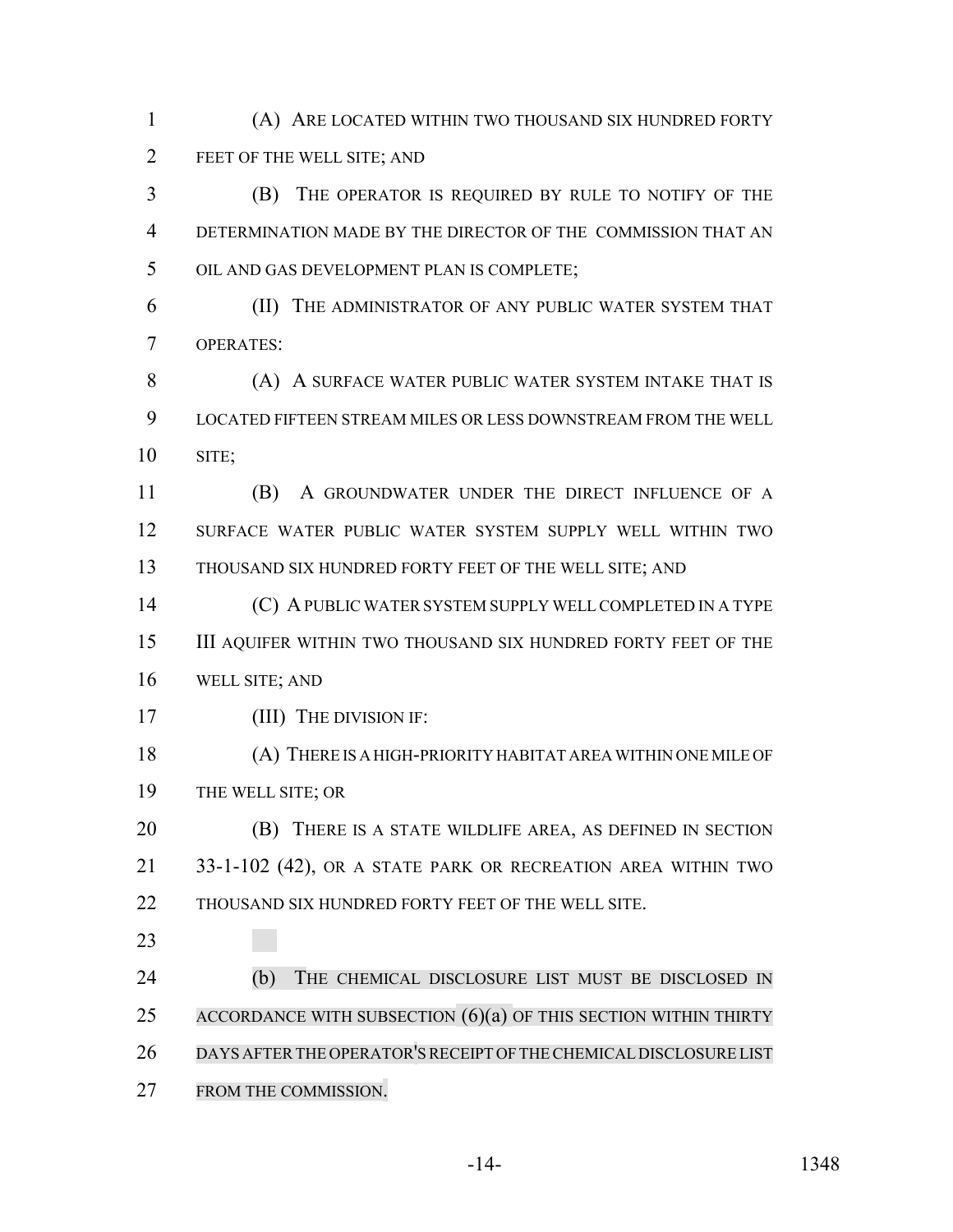(7) **Trade secret claims.** (a) IF A MANUFACTURER BELIEVES THAT ANY INFORMATION THE MANUFACTURER IS REQUIRED TO DISCLOSE UNDER SUBSECTION (2)(a)(I) OF THIS SECTION IS A TRADE SECRET AND SHOULD NOT BE INCLUDED IN A CHEMICAL DISCLOSURE LIST, THE MANUFACTURER SHALL FILE A TRADE SECRET CLAIM WITH THE COMMISSION AND PROVIDE THE COMMISSION WITH A WRITTEN DESCRIPTION OF:

 (I) THE EXTENT THAT THE INFORMATION COVERED BY THE TRADE SECRET CLAIM IS KNOWN BY:

(A) THE MANUFACTURER'S EMPLOYEES;

(B) PERSONS INVOLVED IN THE MANUFACTURER'S BUSINESS; AND

11 (C) PERSONS OUTSIDE OF THE MANUFACTURER'S BUSINESS;

**(II) MEASURES TAKEN BY THE MANUFACTURER TO PROTECT THE** 13 SECRECY OF THE INFORMATION COVERED BY THE TRADE SECRET CLAIM; 14 (III) THE VALUE OF THE INFORMATION COVERED BY THE TRADE SECRET CLAIM TO THE MANUFACTURER AND THE MANUFACTURER'S

COMPETITORS; AND

 (IV) THE AMOUNT OF EFFORT AND MONEY SPENT BY THE MANUFACTURER IN DEVELOPING THE INFORMATION COVERED BY THE TRADE SECRET CLAIM.

20 (b) NOTWITHSTANDING ANY LAW TO THE CONTRARY, THE COMMISSION SHALL NOT PROTECT THE NAMES OR CHEMICAL ABSTRACTS 22 SERVICE NUMBERS OF ANY CHEMICAL AS A TRADE SECRET.

**(c)** IF THE COMMISSION DETERMINES THAT A TRADE SECRET CLAIM 24 FILED UNDER SUBSECTION  $(7)(a)$  of this section is incomplete, the COMMISSION SHALL NOTIFY THE MANUFACTURER BY CERTIFIED MAIL.THE MANUFACTURER HAS THIRTY DAYS AFTER RECEIVING THE COMMISSION'S WRITTEN NOTICE TO PROVIDE ANY MISSING INFORMATION TO THE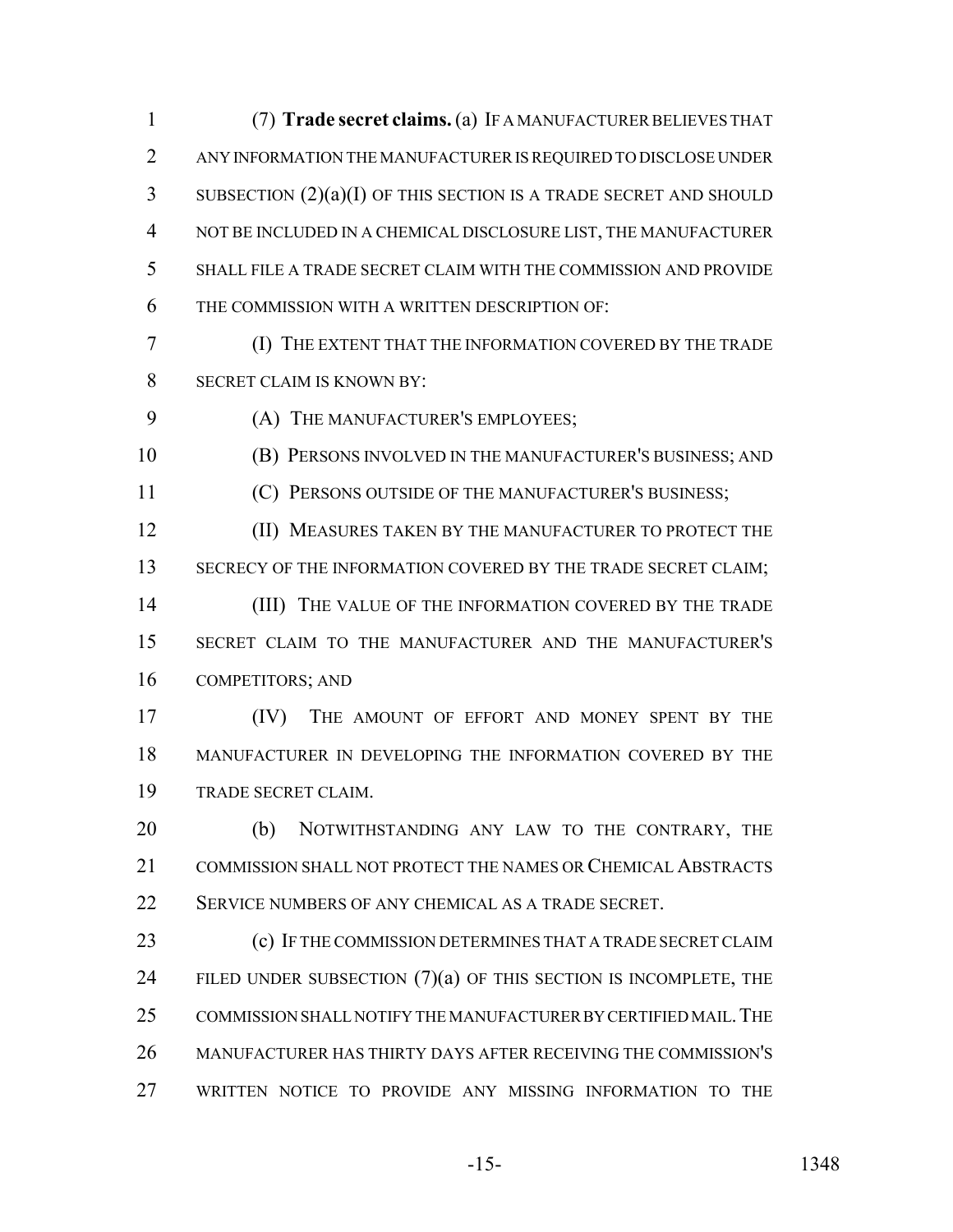COMMISSION.

2 (d) THE COMMISSION SHALL DETERMINE WITHIN THIRTY DAYS AFTER A MANUFACTURER'S TRADE SECRET CLAIM FILED UNDER SUBSECTION (7)(a) OF THIS SECTION IS COMPLETE WHETHER THE INFORMATION COVERED BY THE TRADE SECRET CLAIM CONSTITUTES A TRADE SECRET.

 (e) IF THE COMMISSION DETERMINES THAT THE INFORMATION COVERED BY THE TRADE SECRET CLAIM CONSTITUTES A TRADE SECRET:

 (I) THE COMMISSION SHALL NOT INCLUDE THE INFORMATION IN ANY APPLICABLE CHEMICAL DISCLOSURE LIST; AND

 (II) THE COMMISSION MAY DISCLOSE THE INFORMATION ONLY IN 12 ACCORDANCE WITH SUBSECTION (8) OF THIS SECTION.

 (f) IF THE COMMISSION DETERMINES THAT THE INFORMATION COVERED BY THE TRADE SECRET CLAIM DOES NOT CONSTITUTE A TRADE SECRET, THE COMMISSION SHALL:

 (I) NOTIFY THE MANUFACTURER BY CERTIFIED MAIL OF THE COMMISSION'S DETERMINATION; AND

 (II) INCLUDE THE INFORMATION IN ANY APPLICABLE CHEMICAL DISCLOSURE LIST UNLESS THE MANUFACTURER OBTAINS FROM A COURT OF 20 COMPETENT JURISDICTION:

 (A) A DECLARATORY JUDGMENT STATING THAT THE INFORMATION 22 IS SUBJECT TO PROTECTION FROM PUBLIC DISCLOSURE; OR

**(B) A PRELIMINARY INJUNCTION PROHIBITING DISCLOSURE OF THE** 24 INFORMATION TO THE PUBLIC.

 (g) THE MANUFACTURER SHALL PROVIDE NOTICE TO THE 26 COMMISSION OF ANY COURT ORDER RECEIVED PURSUANT TO SUBSECTION (8)(f)(II) OF THIS SECTION.

-16- 1348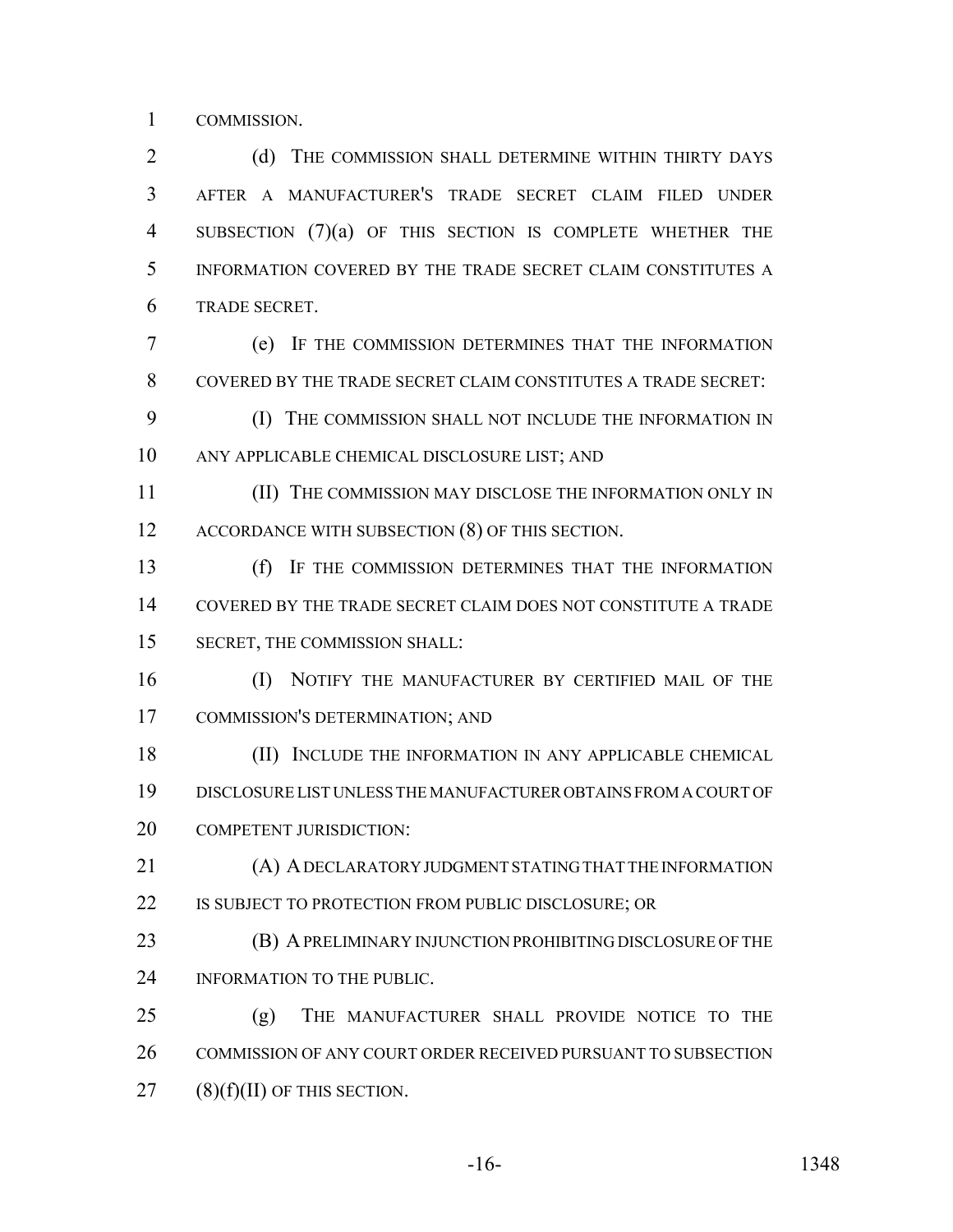(h) NOTWITHSTANDING ANY LAW TO THE CONTRARY, NOTHING IN THIS SUBSECTION (7) ALLOWS A MANUFACTURER TO REFUSE TO DISCLOSE TO THE COMMISSION THE INFORMATION REQUIRED TO BE DISCLOSED 4 UNDER SUBSECTION  $(2)(a)(I)$  OF THIS SECTION.

 (8) **Disclosure of chemical disclosure information to state agencies, health-care professionals, and scientists.** (a) ON OR BEFORE JULY 31, 2023, THE COMMISSION SHALL PROMULGATE RULES SETTING FORTH STANDARDS FOR THE DISCLOSURE OF CHEMICAL DISCLOSURE INFORMATION TO:

 (I) AN OFFICER OR EMPLOYEE OF THE UNITED STATES, THE STATE, OR A LOCAL GOVERNMENT IN CONNECTION WITH THE OFFICER'S OR EMPLOYEE'S OFFICIAL DUTIES;

**(II) CONTRACTORS OF THE UNITED STATES, THE STATE, OR A**  LOCAL GOVERNMENT IF THE COMMISSION DETERMINES THAT DISCLOSURE OF THE CHEMICAL DISCLOSURE INFORMATION IS NECESSARY FOR:

 (A) SATISFACTORY PERFORMANCE OF A CONTRACT WITH THE UNITED STATES, THE STATE, OR A LOCAL GOVERNMENT; OR

**(B) THE PROTECTION OF PUBLIC HEALTH AND SAFETY;** 

 (III) A HEALTH-CARE PROFESSIONAL IN THE EVENT OF AN EMERGENCY OR TO DIAGNOSE OR TREAT A PATIENT; AND

 (IV) IN ORDER TO PROTECT PUBLIC HEALTH AND SAFETY, A PERSON WHO IS:

 (A) EMPLOYED IN THE FIELD OF PUBLIC HEALTH IN A GOVERNMENTAL OR HEALTH-CARE AGENCY; OR

 (B) A SCIENTIST OR RESEARCHER EMPLOYED BY AN INSTITUTION OF HIGHER EDUCATION WHO IS STUDYING THE ENVIRONMENTAL OR **HEALTH IMPACTS OF CHEMICAL PRODUCTS.**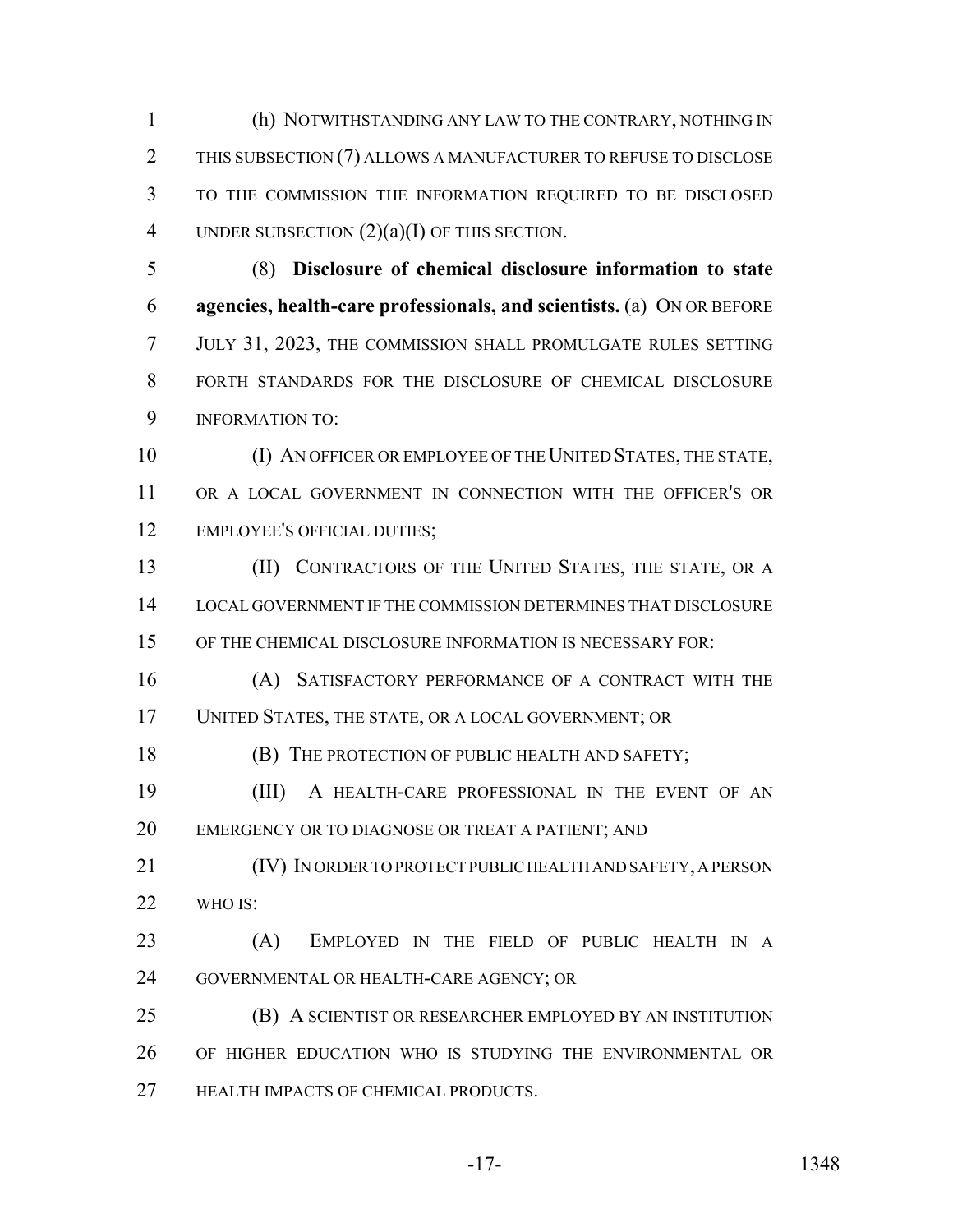1 (b) A PERSON DESCRIBED IN SUBSECTION  $(8)(a)(IV)$  OF THIS SECTION MUST SUBMIT A WRITTEN STATEMENT OF NEED TO THE COMMISSION TO RECEIVE CHEMICAL DISCLOSURE INFORMATION. THE WRITTEN STATEMENT OF NEED, AT A MINIMUM, MUST:

 (I) IDENTIFY THE SPECIFIC CHEMICAL DISCLOSURE INFORMATION THAT IS SOUGHT BY THE PERSON; AND

 (II) DESCRIBE THE REASON THAT DISCLOSURE OF THE SPECIFIC CHEMICAL DISCLOSURE INFORMATION IS NECESSARY FOR PUBLIC HEALTH OR RESEARCH PURPOSES.

 (c) A HEALTH-CARE PROFESSIONAL DESCRIBED IN SUBSECTION (8)(a)(III) OF THIS SECTION MAY SHARE THE CHEMICAL DISCLOSURE 12 INFORMATION WITH OTHER PERSONS, INCLUDING WITH THE PATIENT AND OTHER HEALTH-CARE PROFESSIONALS, AS MAY BE PROFESSIONALLY NECESSARY TO DIAGNOSE OR TREAT A PATIENT, EXCEPT AS PROHIBITED UNDER APPLICABLE FEDERAL OR STATE LAW.

 (9) **Reporting to the general assembly.** (a) (I) THE COMMISSION SHALL PREPARE AN ANNUAL REPORT THAT INCLUDES:

 (A) A LIST OF THE CHEMICALS USED IN DOWNHOLE OPERATIONS IN 19 THE STATE IN THE PRIOR CALENDAR YEAR;

**(B)** AN APPROXIMATE AMOUNT OF EACH CHEMICAL USED IN 21 DOWNHOLE OPERATIONS IN THE STATE IN THE PRIOR CALENDAR YEAR;

**(C) A DESCRIPTION OF THE CONCENTRATION OF THE USE OF EACH**  CHEMICAL IN AREAS THROUGHOUT THE STATE IN THE PRIOR CALENDAR YEAR; AND

 (D) THE NUMBER OF TRADE SECRET CLAIMS RECEIVED BY THE 26 COMMISSION UNDER SUBSECTION  $(7)(a)$  of this section in the prior CALENDAR YEAR.